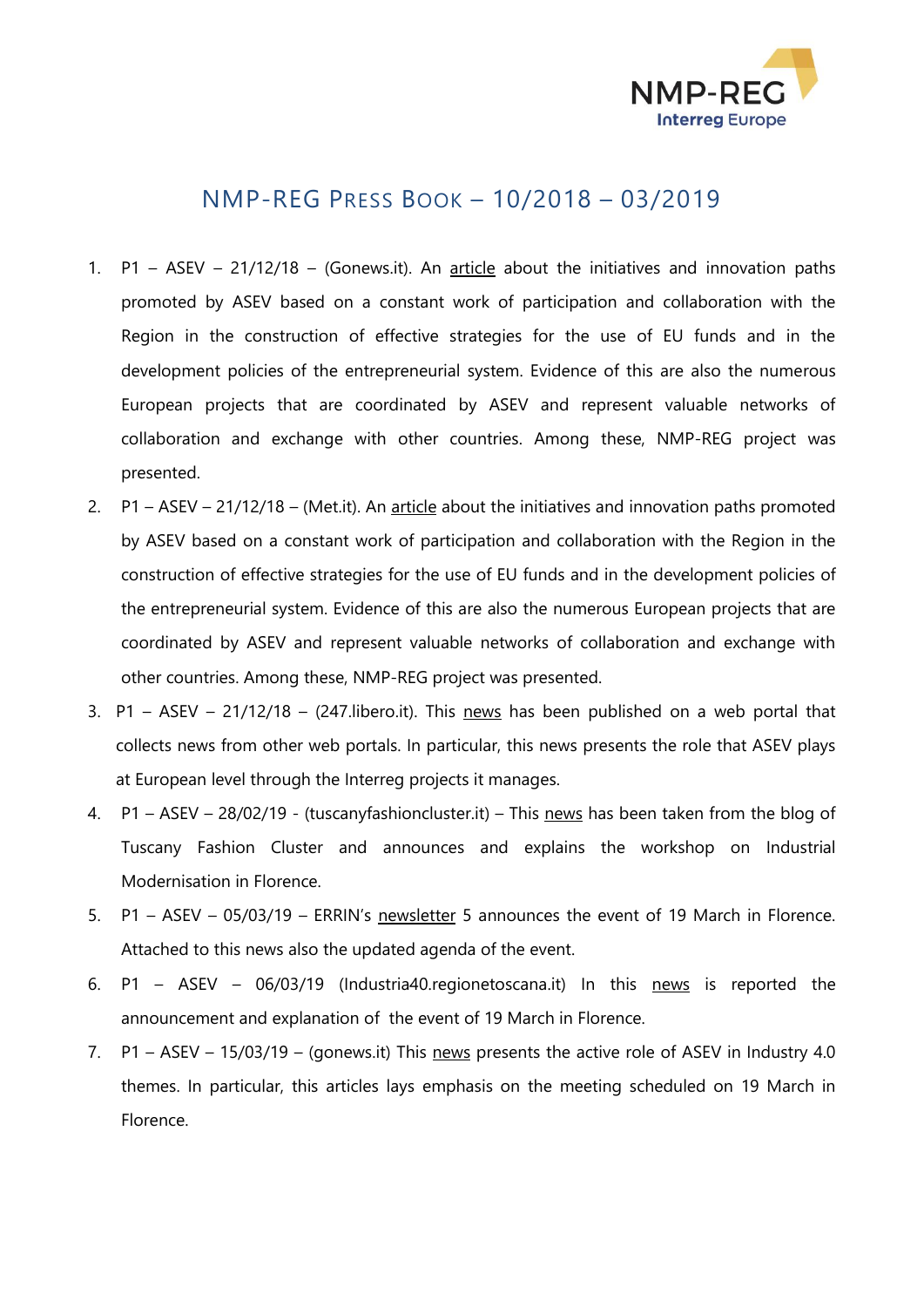

- 8. P1 ASEV 15/03/19 (247.libero.it). This [news](http://247.libero.it/rfocus/38042362/2/industria-4-0-workshop-internazionale-di-asev/) has been published on a web portal that collects news from other web portals. In particular, this news presents the workshop which was held in Florence on 19<sup>th</sup> March 2019.
- 9. P1 ASEV 15/03/19 (met.cittametropolitana.fi.it) This [news](http://met.cittametropolitana.fi.it/news.aspx?n=287583) presents the activities that ASEV carried out within the context of Industrial Modernisation. In particular, the article announces the workshop organized by NMP-REG project in this context.
- 10. P1 ASEV 16/03/19 (csm.toscana.it) This [news](http://csm.toscana.it/it/1317/Workshop-Interregionale-“Industrial-Modernization-and-Interregional-Cooperation”.htm) is an announcement of the workshop on Industrial Modernisation and Interregional cooperation held the 19<sup>th</sup> March in Florence.
- 11. P1 ASEV 19/03/19 (gonews.it) The  $\frac{aricle}{\text{article}}$  $\frac{aricle}{\text{article}}$  $\frac{aricle}{\text{article}}$  sums up the workshop on Industrial Modernisation and its results.
- 12. P1 ASEV 19/03/19 (met.cittàmetropolitana.fi.it) This [article](http://met.cittametropolitana.fi.it/news.aspx?n=287839) introduce the workshop on Industrial Modenisation and explains its purposes.
- 13. P1 ASEV 21/03/19 (Infirenzenews.blogspot.com) This [article](https://infirenzenews.blogspot.com/2019/03/a-firenze-un-workshop-internazionale-di.html?m=1) sums up the workshop on Industrial Modernisation and its results.
- 14. P1 ASEV 27/03/19 (arezzonotizie.it). This [article](http://www.arezzonotizie.it/economia/arezzo-innovazione-asved-firenze.html) explains the 19<sup>th</sup> event as well as provides a description of people involved.
- 15. P1 ASEV 27/03/19 (saturnonotizie.it). This [article](http://www3.saturnonotizie.it/news/read/132271/risultati-arezzo-industria.html) explains the 19<sup>th</sup> event as well as provides a description of people involved.
- 16. P1 ASEV 27/03/19 (informarezzo.com). This [article](http://www.informarezzo.com/new/index.php/2019/03/27/tre-anni-di-progetti-di-cooperazione-internazionale-nellindustria-4-0/) explains the 19<sup>th</sup> event as well as provides a description of people involved.
- 17. P1 ASEV 28/03/19 (Lanazione.it). The [article](https://www.lanazione.it/arezzo/cronaca/arezzo-innovazione-tre-anni-di-cooperazione-internazionale-1.4512978) resumes the results and interventions discussed during the workshop of 19 March in Florence on Industrial Modernisation and Interregional cooperation.
- 18. P1 ASEV March 2019 (tuscanyfashioncluster.it) This [news](http://www.tuscanyfashioncluster.it/?event=workshop-interregionale-industrial-modernization-and-interregional-cooperation&event_date=2019-03-19) is taken from the event section of Tuscany Fashion Cluster and describes and reports the workshop on Industrial Modernisation.
- 19. P1 ASEV March 2019 (cantieri40.it) This [news](http://www.cantieri40.it/i40/cantieri40_regionetoscana.php?form_edit_id=12) announces and describes the workshop on Industrial Modernisation which took place in Florence on 19<sup>th</sup> March 2019.
- 20. P1 ASEV ERRIN's [newsletter](https://mailchi.mp/9930db6eed21/errin-newsletter-4-february-2019?e=289c72318c) 4 announces the event of 19 March in Florence.
- 21. P1 ASEV ERRIN's [website](https://errin.eu/events/nmp-regtrinno-interregional-workshop-industrial-modernisation-and-interregional-cooperation) announces the event of 19 March in Florence.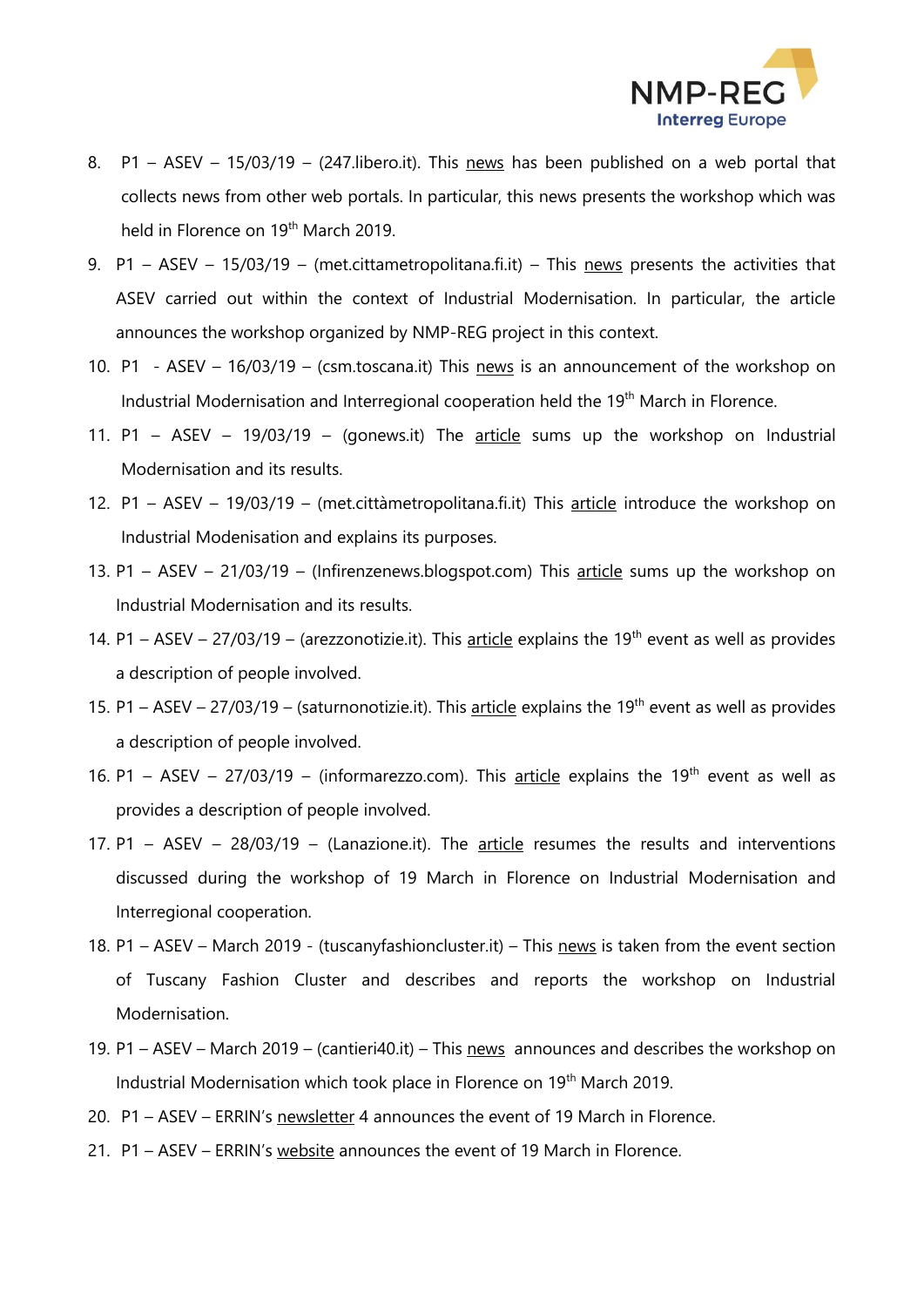

- 22. P3 CCDR-N 02/10/18 (Healthportugal.com) This is a [news](http://healthportugal.com/noticias/hcp-colabora-no-projeto-europeu-nmp-reg) published on a Norte Region project stakeholder (Health Cluster Portugal - Pólo de Competitividade da Saúde). It is underlined the role and the cooperation with the NMP-REG project.
- 23. P3 CCDR-N 03/10/18 The [article](https://www.ani.pt/pt/noticias/noticias-ani/projeto-nmp-reg-interreg-europe/) tells about the stakeholder meeting held on 28 September 2018 as for Norte Region. It is published on the National Agency of Development that is a project stakeholder.
- 24. P3 CCDR-N 16/11/18 (inesctec.pt) In this [news,](https://www.inesctec.pt/en/news/inesc-tec-becomes-a-partner-of-the-north-regional-agenda-for-the-nanotechnologies#about) a Norte Region stakeholder (INESC TEC) claims its role and interest in the elaboration of a regional agenda to establish nanotechnologies, advanced materials and production technologies (NMP) for the manufacturing industry.
- 25. P3 CCDR-N 22/02/19 (Correio do Minho) The [news](http://www.pt.cision.com/cp2013/ClippingDetails.aspx?id=74c9e9db-d933-48d9-95aa-ef3ea4428507&analises=1) reports the announcement of the date of the Phase 1 regional event organized by P3 and P4.
- 26. P3 CCDR-N 4/3/19 (centi.pt) This is a summary [news](https://www.centi.pt/comunicacao/centi-promove-nanotecnologia-na-regiao-norte) of the Phase 1 Final Local event of Norte Region held the 1<sup>st</sup> of March and it is published within the website of a relevant project stakeholder in the region (CENTI).
- 27. P3 CCDR-N 4/3/19 (ceiia.com). This [news](https://www.ceiia.com/single-post/2019/03/04/Agentes-regionais-discutem-plano-de-a%C3%A7%C3%A3o-no-%C3%A2mbito-do-projeto-NMP-REG) reports the Phase 1 Final Local event of Norte Region held the  $1<sup>st</sup>$  of March and it is published within the website of a relevant project stakeholder in the region (Ceiia).
- 28. P3 CCDR-N  $6/3/19$  (healthportugal.com) The [article](http://healthportugal.com/noticias/hcp-participou-em-reuniao-do-projeto-nmp-reg) published on the webpage of a relevant stakeholder of Norte Region tells about the Phase 1 Local event held on 1<sup>st</sup> Match.
- 29. P3 CCDR-N 12/3/19 (ctcp.pt) The [article](https://www.ctcp.pt/noticias.asp?op=Mg==&id=NDAwNQ==&idmp=MA==) reports the Phase 1 Final Local event of Norte Region held the 1<sup>st</sup> of March.
- 30. P4 INL 02/03/19 (Diario do Mihno).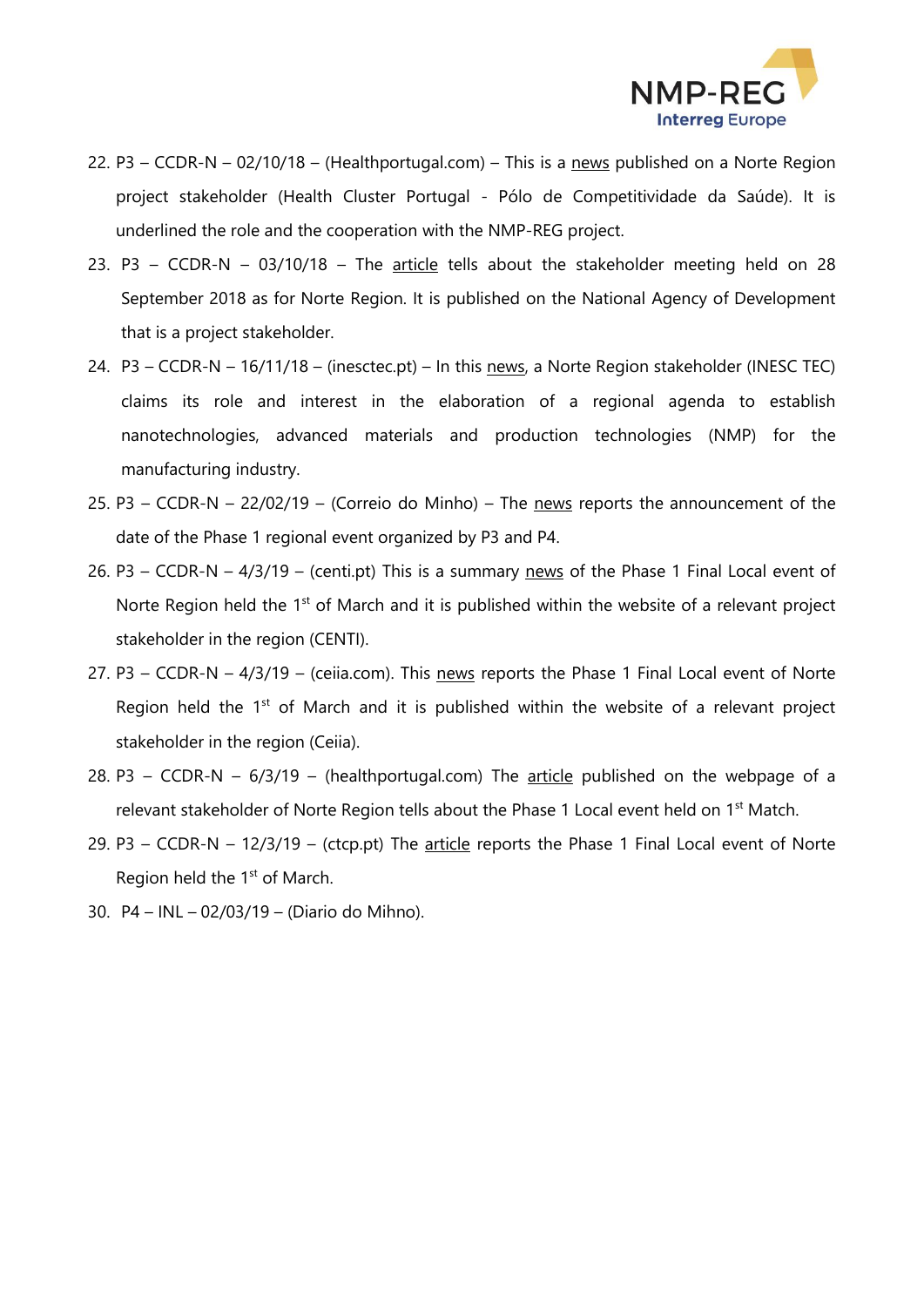

| <b>CISION</b> |  |
|---------------|--|
|               |  |

| Diário do |  | inho |  |
|-----------|--|------|--|
|           |  |      |  |

02-03-2019

| Meio: Imprensa   |
|------------------|
| País: Portugal   |
| Period.: Diária  |
| Ambito: Regional |

## Pág: 8 Cores: Cor Area: 26.00 x 18.72 c Corte: 1 de 1

 $ID: 79343220$ 

## Promotores de projeto europeu apresentaram ações para melhorar instrumentos de política pública

## **E RITA CUNH**

promotores do NMP-REG. um projeto europeu que tem por base a cooperação inter-regional entre parceiros de diversos países, estiveram ontem reunidos no INL-Laboratório Ibérico Internacional de Nanotecnologia para debater o plano<br>de ação regional tendo em vista a adoção de nanotecnologias, novos materiais e processos de pro-<br>dução pela indústria do<br>norte de Portugal.

À margem do encontro, Pedro Moia, gestor do projeto, explicou que o<br>NMP-REG – apoiado pe-<br>lo Programa de Cooperacão Territorial Europeia Interreg Europe - engloba sete parceiros de cin-<br>co países - Portugal (INL e CCDR-N). Itália. Bélgica, Alemanha e Roménia - que desenvolveram um conjunto de atividades de troca de aprendizagens e de experiências para «saber como é que nos seus territórios hão-de facilitar



is estiveram reur  $"$ rec **s** no INL

este processo de transfe-<br>rência de conhecimento mais baseado nas políticas públicas de desenvolvimento regional nos instrumentos de financiamento que suportam essas políticas públicas». Neste momento, decorre a última etapa da pri-

meira fase do projeto, pelo<br>que no encontro de ontem foram apresentadas as atividades desenvolvidas com os parceiros e algumas ações preliminares para implementar na região tendo em vista a melhoria dos instrumentos de política pública.

Sobre o grupo de<br>"stakeholders" da região Norte, Pedro Moia explica que o objetivo é que «neles estejam represen-<br>tadas entidades de sistemas científico e tecnológico, como universidades e centros de transferência de conhecimento, mas

também representantes de empresas». «A lógica é ir mantendo essas entidades informadas do desenvolvimento do projeto<br>e que elas vão alimentando o projeto com o seu "know-how"», referiu o responsável, fazendo um balanço positivo do tra-

«Este tipo de projetos<br>são mecanismos muito relevantes de aprendizagern porque vamos contactando com entidades que têm o mesmo tipo

balho desenvolvido.

de problemas mas noutros contextos e aprende mos como eles abordam esses problemas nesses territórios, boas práticas que eles desenvolvem nos seus espacos. Tentamos perceber até que ponto também podemos adotá--las, e acho que a própria União Europeia procura fomentar este tipo de trocas de experiências entre diferentes estados membros porque é assim também que se vai construin-<br>do a identidade europeia», sustentou

Depois desta primeira fase arranca a segunda e<br>última, que se prolongará até 2021. Nesta etapa será monitorizada a implementação das ações e introduzidas «melhorias na forma como trabalhamos tendo em vista este desafio que esteve na génese do projeto».

- 31. P4 INL  $1/3/19$  (Rum.pt) This is a radio interview made by INL and CCDR-N. Both partners presented the results of the first phase of the NMP-REG.
- 32. P5 NMWP.NRW  $-$  15/01/2019  $-$  (Openpr.de). This news tells about the project event held in Porto at the beginning of the last December 2018.
- 33. P5 NMWP.NRW 15/01/2019 (openpr.de). This news tells about the participation of NMP-REG project at the 8<sup>th</sup> NRW Nano Conference held the last 21/22 November 2018.
- 34. P5 NMWP.NRW 29/03/2019 (openpr.de). The news tells about the role that NMWP.NRW cluster is having in providing stronger and more targeted support for start-ups in the field of key technologies through the NMP-REG project.
- 35. P5 NMWP.NRW 29/03/2019 (openpr.de). The article sums up the Interregional workshop held in Florence on 19 March on Industrial modernization.